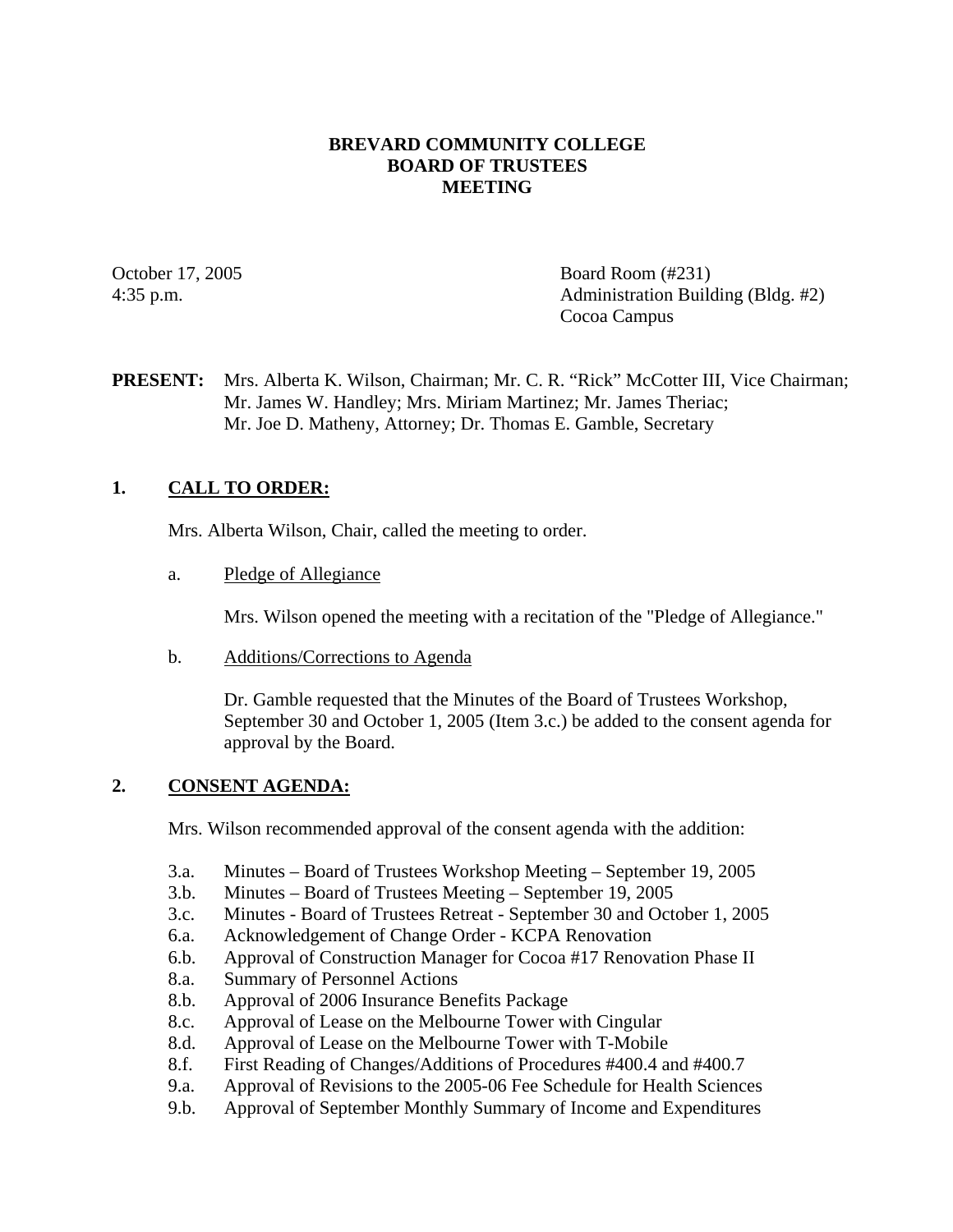Board of Trustees Meeting October 17, 2005 Page -2-

- 9.c. Approval of Disposition of Surplus Property
- 9.d. Acceptance of Direct Support Organizations Quarter Financial Report
- 9.e. Approval of 2005-06 Unrestricted Fund Budget Amendment

Mr. McCotter moved approval of the consent agenda items. Mrs. Martinez seconded the motion. All those voting in favor of the motion – McCotter, Martinez, Handley, Theriac and Wilson; opposed – none. Motion unanimously approved.

## **3. APPROVAL OF OFFICIAL MINUTES OF PREVIOUS MEETINGS:**

a. Minutes – Board of Trustees Workshop Meeting – September 19, 2005

Approved – consent agenda.

b. Minutes – Board of Trustees Meeting – September 19, 2005

Approved – consent agenda.

c. Minutes - Board of Trustees Retreat - September 30 and October 1, 2005

Approved - consent agenda.

# **4. COMMUNICATIONS:**

a. Presentation on Culinary/Hospitality Management Programs

Dr. Amy Hendricks, Provost, Cocoa Campus, introduced Mr. Dave Grulich, Instructor/Curriculum Coordinator of the Hospitality Management Program and Chef Bob Mittauer, Culinary Operations Instructor.

Mr. Grulich explained that the Hospitality Management program entails the business operations of food service operations, while the Culinary Arts program instructs students in food preparation and art form. He further reported the food service industry is one of the largest employing industries in Florida, second only to health care, when combined with theme parks, entertainment and restaurants, with expectations of a 20% increase in Brevard County over the next five years.

Mr. Grulich stated the hospitality program has been offered at the college for 12 years and reported on course offerings, and enrollment/completion statistics at the college. He explained that the completion rate is affected by the job market as many students chose to go to work prior to completion.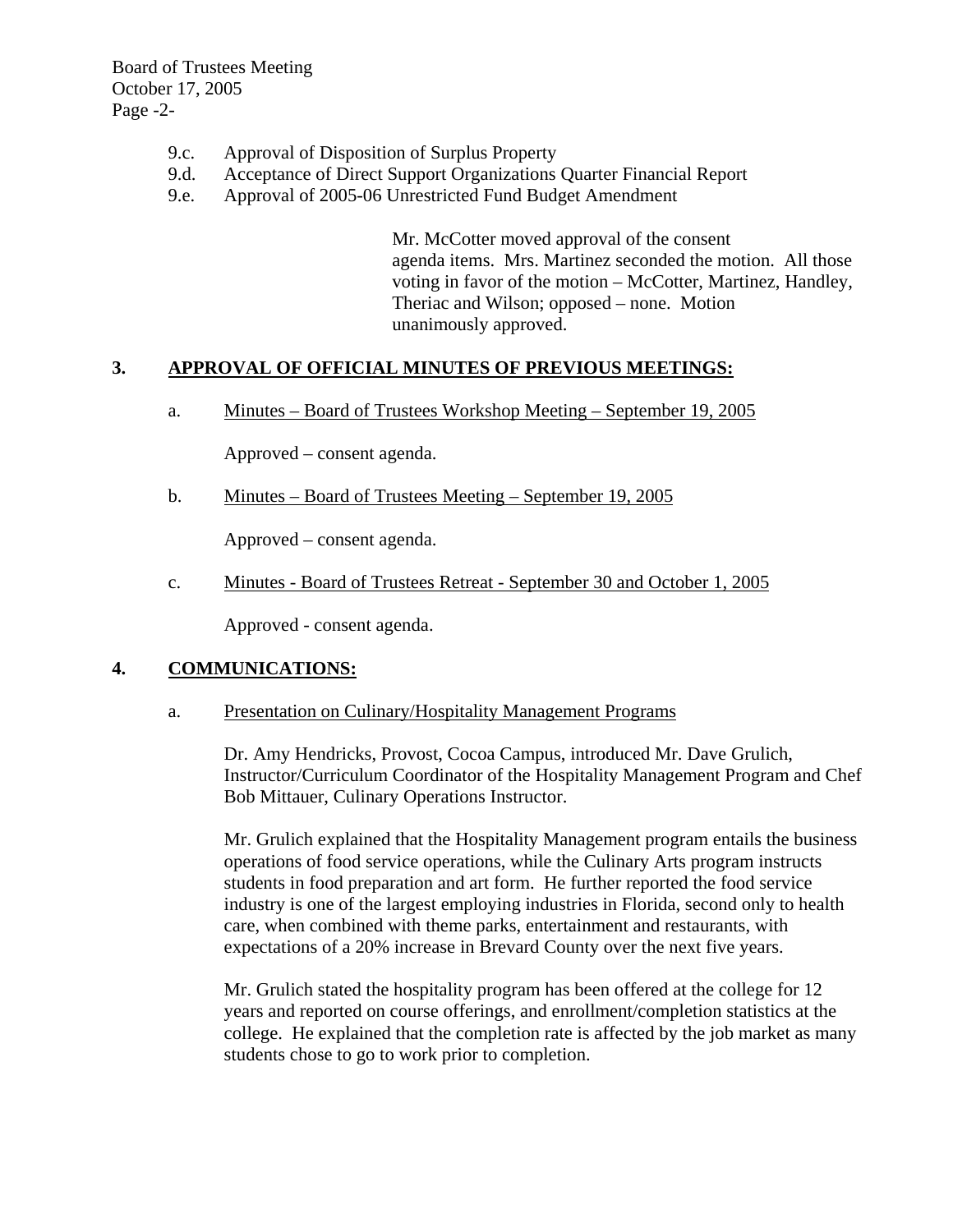Board of Trustees Meeting October 17, 2005 Page -3-

> Chef Mittauer reported that the culinary arts program includes students seeking PSAV certificates as well as those who enroll strictly to improve their cooking skills. Mr. Grulich explained culinary arts enrollments grew significantly in 2001-2004 due to dual enrollment offerings to high school students as well as a federal grant opportunity to instruct inmates at the correctional facility known as Brevard Correctional Institute.

> Chef Mittauer reported that the Boardwalk Café on the Cocoa Campus offers students an excellent learning opportunity as the funds generated from the sale of food prepared by the students, allows the program to support the cafeteria, including staffing. The students also plan menus, order and prepare food for other catered events on campus.

> Mr. Grulich discussed the dual enrollment program and reported that dual enrollment students can earn 18 college credit hours before graduating from high school, which can be applied to BCC's Certificate Degree credit requirement of 35 hours.

> Dr. Gamble inquired whether students who transfer to another school, such as UCF, before completion could apply reverse credit in order to reflect these students as completing the program at BCC. Dr. Astrab confirmed it would be possible only if the students provided official transcripts reflecting completion, although UCF would probably be willing to work with the college in this regard. Dr. Gamble stated that a procedure to track and award Associate of Arts degrees to transfer students who complete would assist in improving BCC's funding formula calculation. Mr. Grulich stated he would discuss this possibility with UCF and Valencia Community College.

Mr. Handley questioned whether the low completion rate could be improved. Dr. Gamble stated the low completion figures are related, in part, to individuals being hired prior to completion of the program. Mr. Grulich agreed, noting that this problem is shared by other community colleges in our region.

Mrs. Martinez inquired if it would be helpful to divide the certificate program into smaller units, in order to show segment completions. Mr. Grulich stated the state would not allow this; however, completion certificates could be awarded as a form of encouragement to proceed to the next level. These certificates would not be reported to the state so this process would not assist in the funding formula concern. Dr. Astrab reported that the statistics shown in this presentation reflect only full certificate completions; however, the state does give credit for various occupational completion points throughout the process, which have not been reflected in this presentation.

## **5. CITIZEN'S PRESENTATION:**

Mrs. Wilson reported that several faculty members requested an opportunity to address the Board. Mr. Matheny cautioned the Board that they should not discuss issues related to the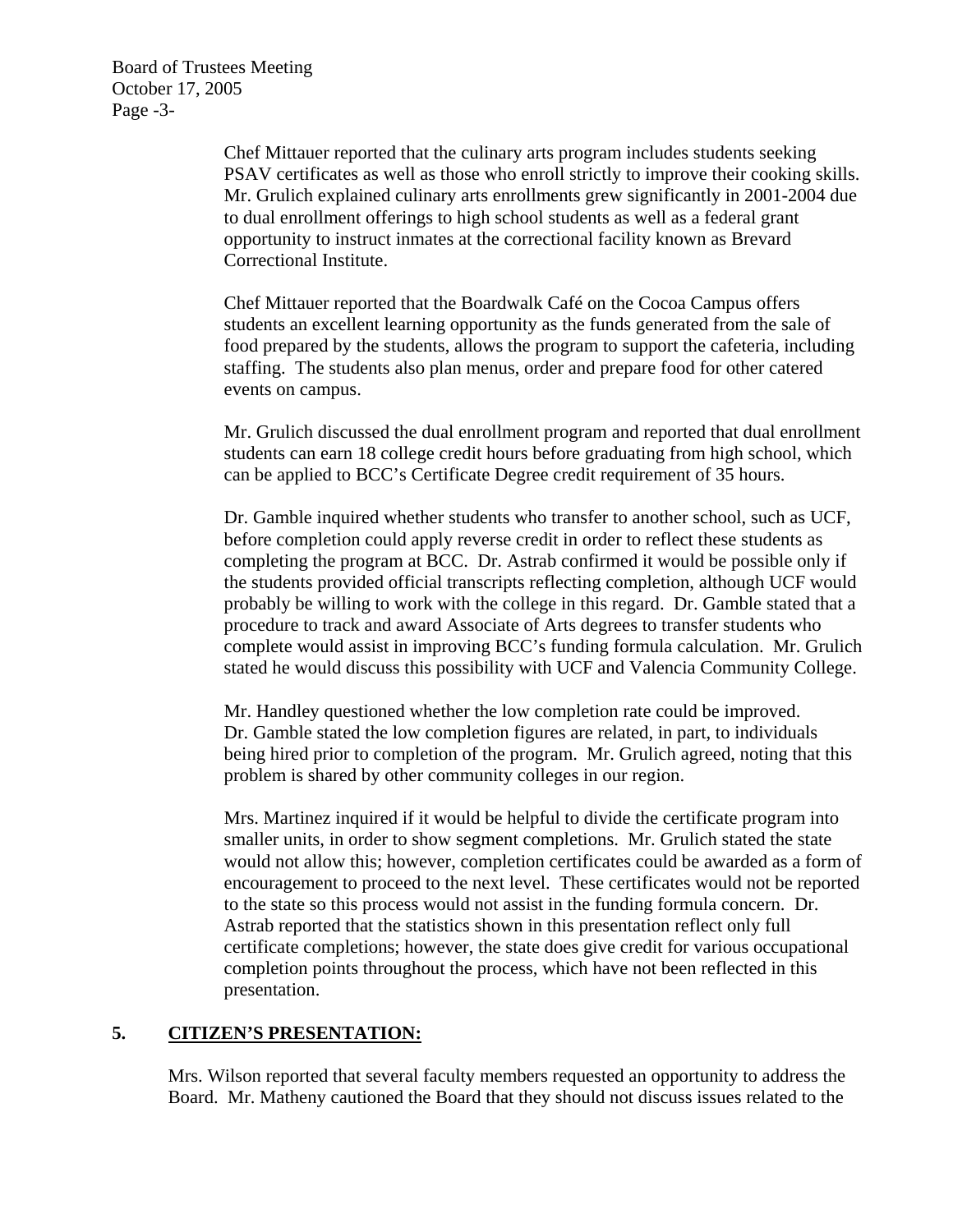Board of Trustees Meeting October 17, 2005 Page -4-

> current impasse with the faculty union. As such, he advised that presentations designed to influence the Board in the decision process should not be entertained.

## a. Dr. David Simmons

Mrs. Wilson introduced Dr. David Simmons, Professor, Humanities and World Religions, who requested an opportunity to discuss the "Declining by Degrees" film. He reported it is his opinion that education in America is suffering due, in part, to the students' inadequate skills in reading comprehension and writing. He stated that this fact, along with the Gordon Rule requirements, creates an overload dilemma for instructors, which often leads to cutting corners, resulting in compromise to the students' educational process. Dr. Simmons concluded that decreasing the studentto-instructor ratio would be the best way to avoid this problem in order to maximize the student/instructor benefit.

## b. Ms. Robin Boggs

Mrs. Wilson introduced Ms. Robin Boggs, Assistant Professor, Education, who discussed the college mission statement and business-model approach in education. Ms. Boggs stated she is concerned the trend toward a business-model approach in higher education will compromise the educational process.

## c. Ms. Amy Rieger

Mrs. Wilson introduced Ms. Amy Rieger, Assistant Professor, History, who discussed Dr. Gamble's Op-Ed article recently featured in the Florida Today. Ms. Rieger stated Dr. Gamble's comment that "teachers are the key to quality educational institutes" pleased her; however, she expressed concerns regarding mixed-messages given to the faculty.

# **6. CONSTRUCTION AND DEVELOPMENT:**

a. Acknowledgement of Change Order - KCPA Renovation

Approved – consent agenda.

b. Approval of Construction Manager for Cocoa #17 Renovation Phase II

Approved – consent agenda.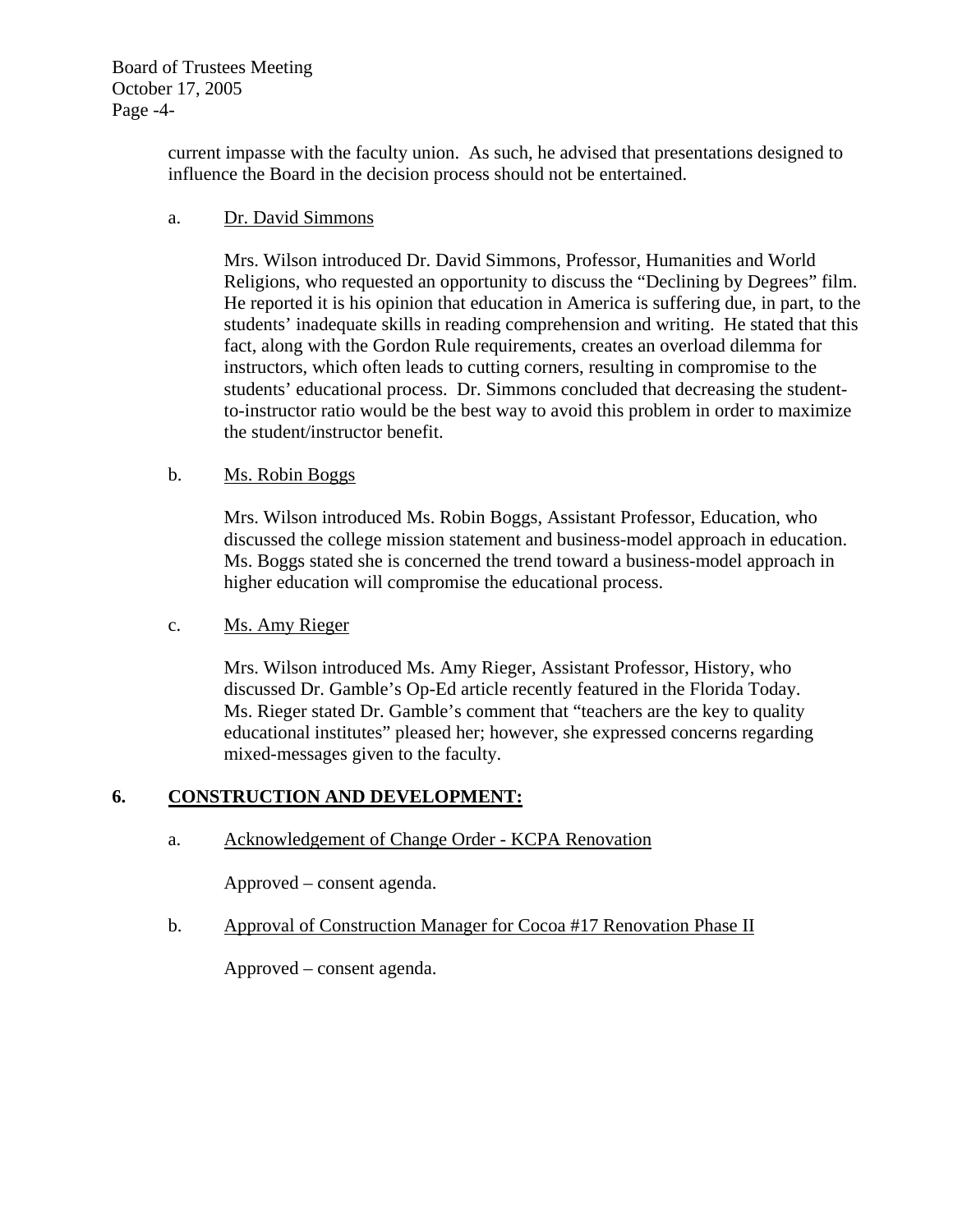Board of Trustees Meeting October 17, 2005 Page -5-

## **7. OLD BUSINESS:**

- a. Report on Pending Legal Actions Mr. Matheny
	- (1) Approval of Memorandum of Understanding (MOU) with the King Center Board of Directors

Mr. Joe Matheny reported that a revised MOU with the King Center Board of Directors was distributed, which outlines current processes, with the college Board setting the standard and policies for the King Center, as a direct support organization (DSO), while providing the King Center Board appropriate autonomy. Dr. Gamble recommended approval of the MOU with the King Center Board of Directors.

> Mrs. Martinez moved approval of the MOU with the King Center Board of Directors. Mr. Handley seconded the motion. All those voting in favor of the motion – Martinez, Handley, McCotter, Theriac and Wilson; opposed – none. Motion unanimously approved.

(2) Consideration of Lowe's Second Proposal

Mr. Joe Matheny reported that there was a thorough discussion of the Lowe's proposal in the Board Workshop. He further reported that a contract will be developed embodying all the concerns and suggestions discussed during that meeting, which will be presented for Board approval at the November 14, 2005, Board meeting.

# **8. NEW BUSINESS:**

a. Personnel Actions

Presented to the Board for information only; with no action required.

b. Approval of 2006 Insurance Benefits Package

Approved - consent agenda.

c. Approval of Lease on the Melbourne Tower with Cingular

Approved -consent agenda.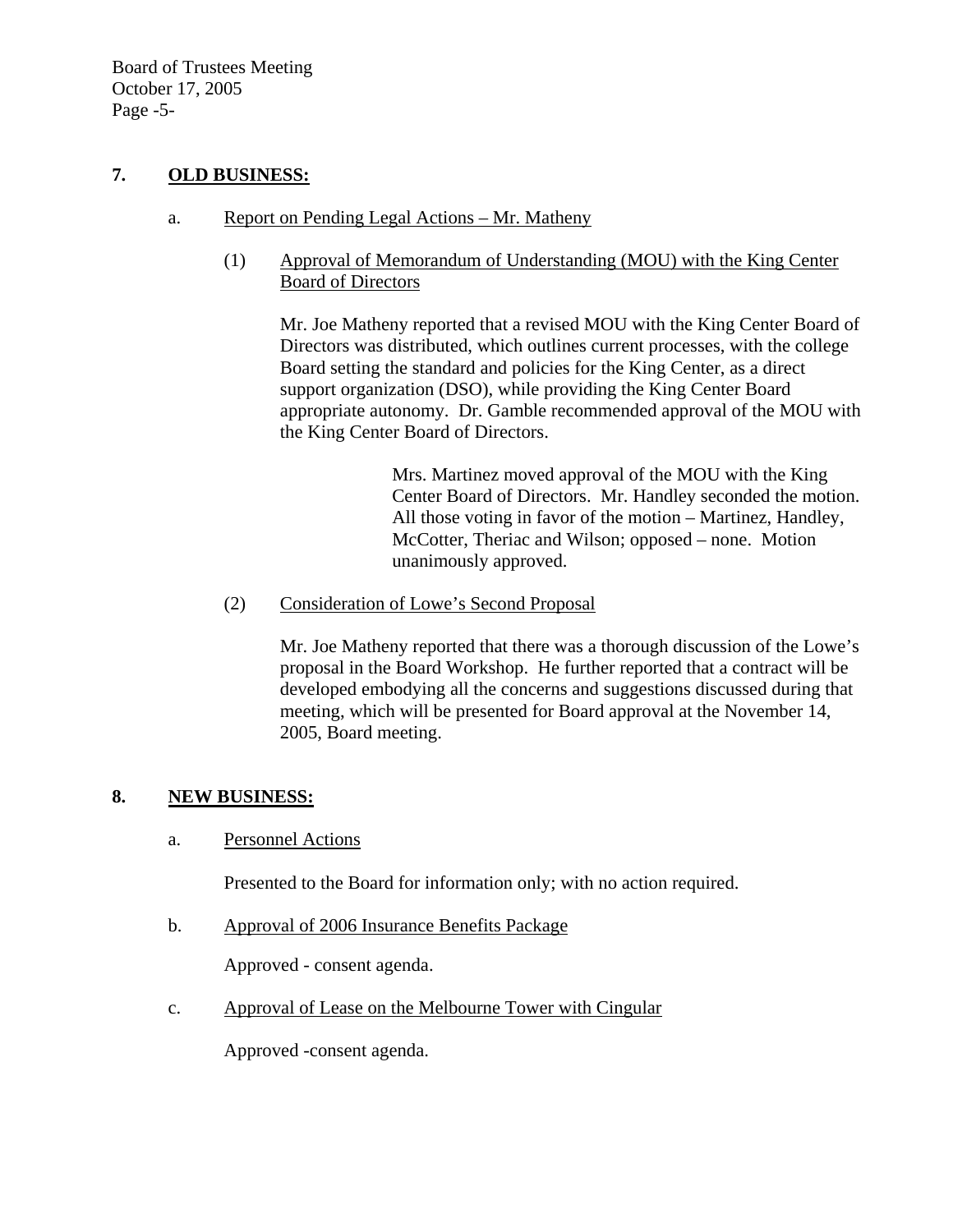# d. Approval of Lease on the Melbourne Tower with T-Mobile

Approved - consent agenda.

## e. Approval of UCF-BCC Partnership for Distributed Learning

Dr. Kathy Cobb, Provost, Titusville/Virtual Campus, reported that a partnership between BCC and UCF is requested in the area of distributed learning. She introduced Dr. Kelvin Thompson, University of Central Florida, who reported on the Partnership for the Advancement of Distributed Learning (P-ADL). Dr. Thompson reported that a new building was constructed in Florida Research Park, which is the result of a partnership between the state and U.S. military in an effort to improve working relationships. In this building, there is a floor which was set aside for distributed learning, which UCF now occupies. It is UCF's desire to partner with other organizations (educational and/or non-profit) that are involved in distributed learning efforts. He reported that there is no cost involved, but merely is a partnership in outreach and professional development events. Dr. Cobb reported that BCC has successfully worked with UCF in cooperative efforts in the past, and formal endorsement by the Board in the partnership will allow more innovative efforts to take place. Upon approval, the BCC logo will be displayed in the building as a sign of the partnership. Dr. Gamble recommended approval of the philosophical concept of the partnership in addition to the display of the logo.

> Mrs. Martinez moved approval the UCF-BCC Partnership for the Advancement of Distributed Learning. Mr. Theriac seconded the motion.

Mr. McCotter requested discussion of the need for Board approval. Mr. Matheny reported that there is no formal contract, but rather an endorsement of the philosophy of partnership in these efforts. Dr. Gamble reported that the approval is due to the inclusion of the BCC logo displayed in the building, which is in the purview of the Board.

> All those voting in favor of the motion – Martinez, Theriac, Handley, McCotter and Wilson; opposed – none. Motion unanimously approved.

## f. First Reading of Changes/Additions of Procedures #400.4 and #400.7

Approved - consent agenda.

g. Request for Future Board Meeting/Workshop Agenda Items

Mrs. Martinez requested a future workshop be scheduled to discuss the growth of the Hispanic population in Brevard County combined with a discussion regarding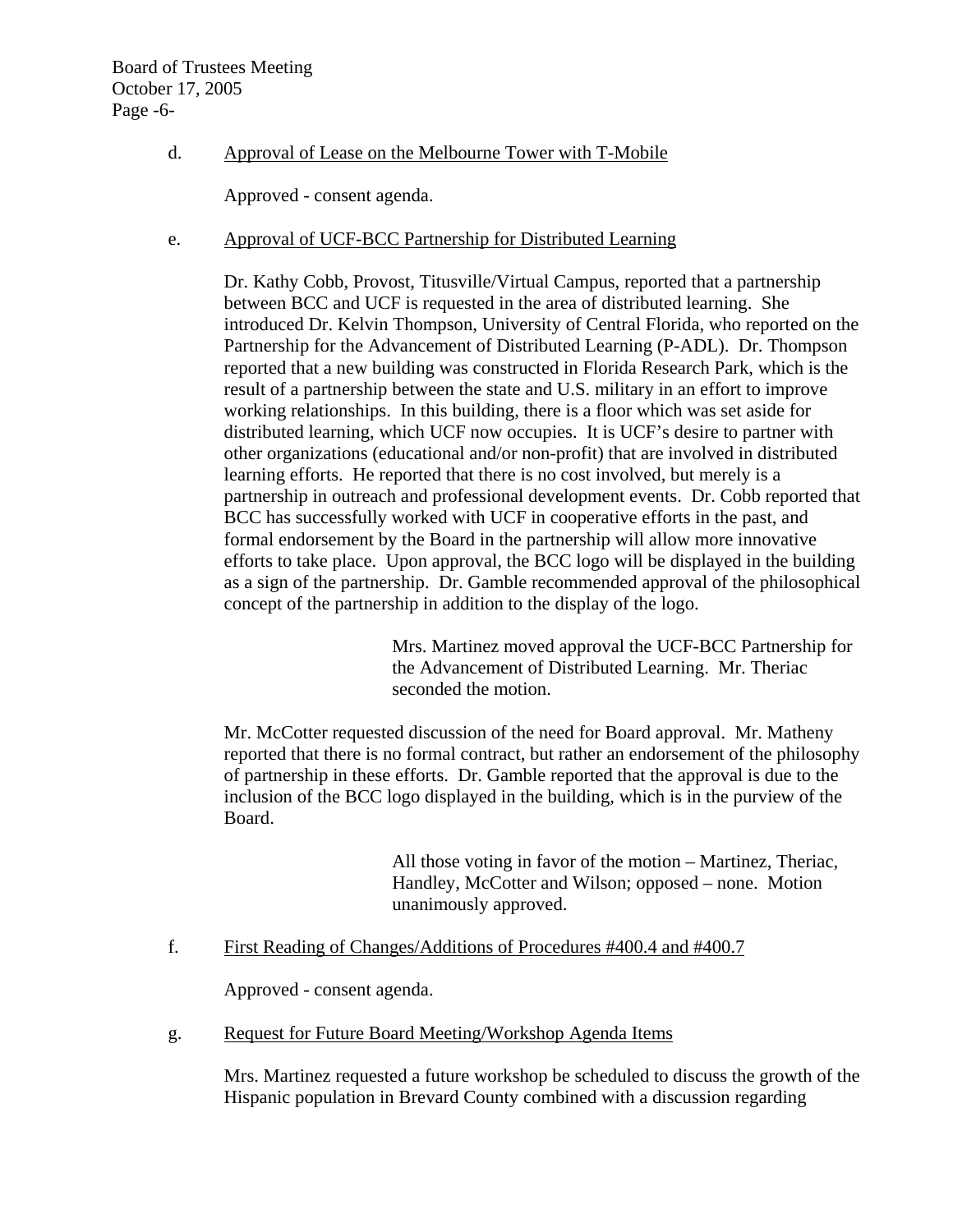Board of Trustees Meeting October 17, 2005 Page -7-

> English-as-a Second-Language (ESL) course opportunities. Dr. Gamble reported he has requested current data in this regard.

Mr. Handley was ensured that discussion regarding the "Declining by Degrees" video is still scheduled for a future workshop.

# **9. FINANCIAL ACTIONS:**

a. Approval of Revisions to the 2005-06 Fee Schedule for Health Sciences

Approved - consent agenda.

b. Approval of the September Monthly Summary of Income and Expenditures

Approved - consent agenda.

c. Approval of Disposition of Surplus Property

Approved - consent agenda.

d. Approval of Direct Support Organizations Quarter Financial Report

Approved - consent agenda.

e. Approval of 2005-06 Unrestricted Fund Budget Amendment

Approved - consent agenda.

# **10. REPORT OF THE PRESIDENT:**

a. Revised 2005-2008 College Performance Objectives

Dr. Gamble reported Revised Performance Objectives - FY 2005-08 were distributed to the Board. He invited the Trustees to contact him if they have further questions.

b. Board Tour and Meeting at UCF

Dr. Gamble invited Mr. Theriac to speak on a proposed tour/meeting for the Board at the University of Central Florida (UCF). Mr. Theriac reported that the extensive capital improvements to UCF in Orlando are quite extraordinary and a tour of the campus would be beneficial in view of BCC's successful partnership efforts with UCF. UCF has offered to host BCC at a time and date convenient to the Board. It was the consensus of the Board that the tour be held on a date currently scheduled for a Board meeting, with the window of time expanded to accommodate travel.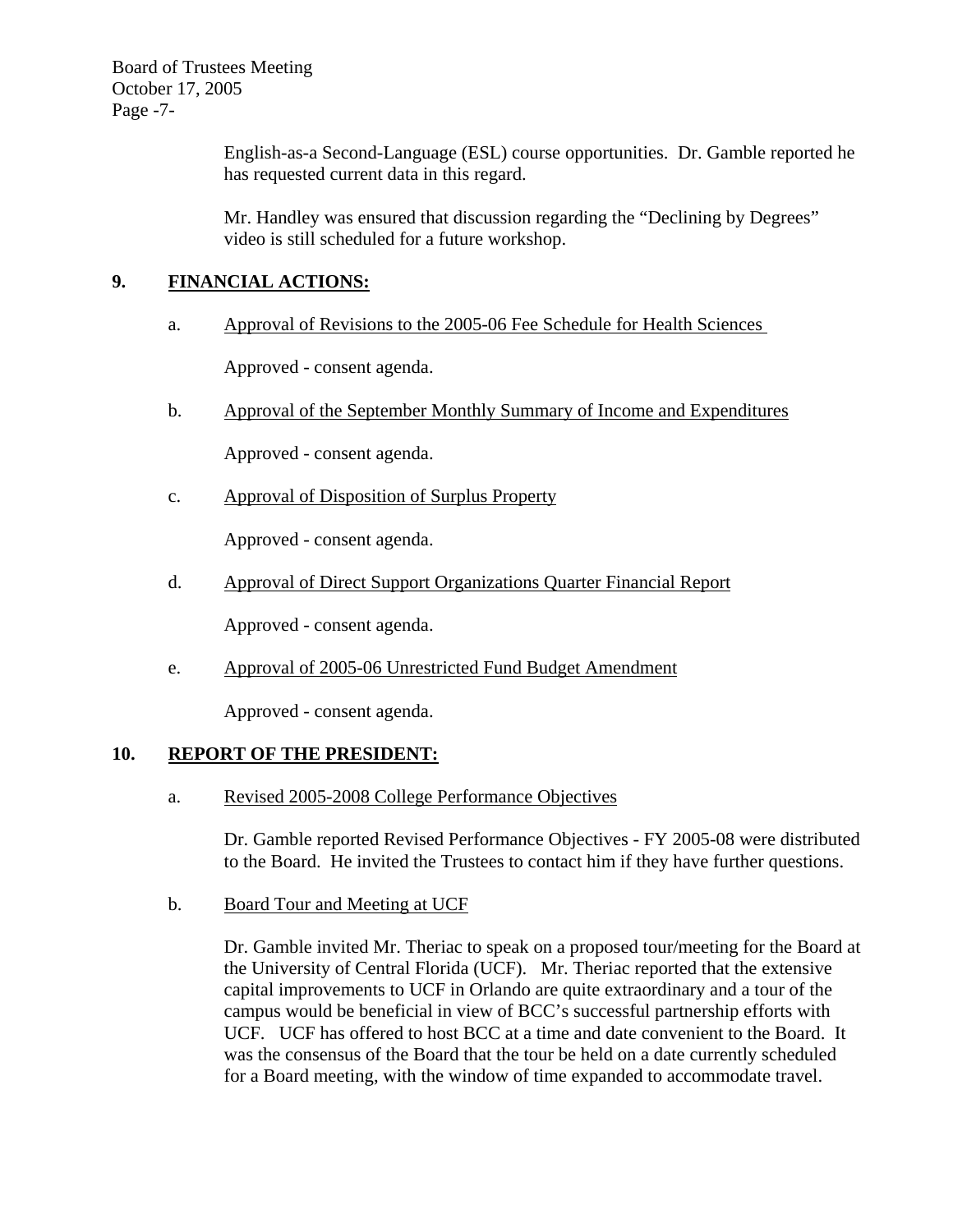Board of Trustees Meeting October 17, 2005 Page -8-

> Dr. Gamble reported he would coordinate the meeting as well as bus or van transportation. He requested that special requests regarding specific areas of interest should be communicated to Mrs. Terry Martin, Executive Assistant to the President. Mrs. Wilson requested two-months' notice prior to this meeting in order to accommodate the extra time required in her schedule. Dr. Gamble reported that the meeting will not take place until early 2006.

(Mrs. Martinez departed.)

c. 2005 Legislative Delegation Luncheon

Dr. Gamble reported that the 2005 Legislative Delegation Luncheon has been scheduled for Tuesday, November 15, 2005, 11:30 am. - 1:30 p.m. The luncheon will be hosted by the Brevard County School Board and held at the Dobson Conference Center, Building 13, on the Cocoa Campus. Dr. Gamble reported that invitations will be forthcoming. Mr. McCotter agreed to represent the Board as Mrs. Wilson will be unable to attend.

d. Foundation Scholarship Reception

Dr. Gamble reported the Foundation Scholarship Reception is scheduled for Thursday, October 20, 4:30-6:30 p.m. in the Dobson Conference Center, Building 13, Cocoa Campus. The reception is an opportunity for scholarship donors and recipients to meet. Dr. Gamble welcomed the Trustees' participation.

e. Senator Haridopolos' Contract

Dr. Gamble reported that he will correspond with Senator Mike Haridopolos regarding his contract and invited the Board members' input prior to doing so.

 f. Revenue Collections - DSO Quarter Financial Report Mr. McCotter requested clarification regarding revenue collections on the Foundation DSO Quarter Financial Report (Item 9.d.) this year as compared to last. Mr. Little reported that he would have Mr. Cherry email the Board to clarify to large difference between revenue collections this year and last.

# **11. COMMITTEE REPORTS**

a. Architect Selection – Mrs. Martinez

No report.

b. Alumni Association – Mrs. Wilson

No report.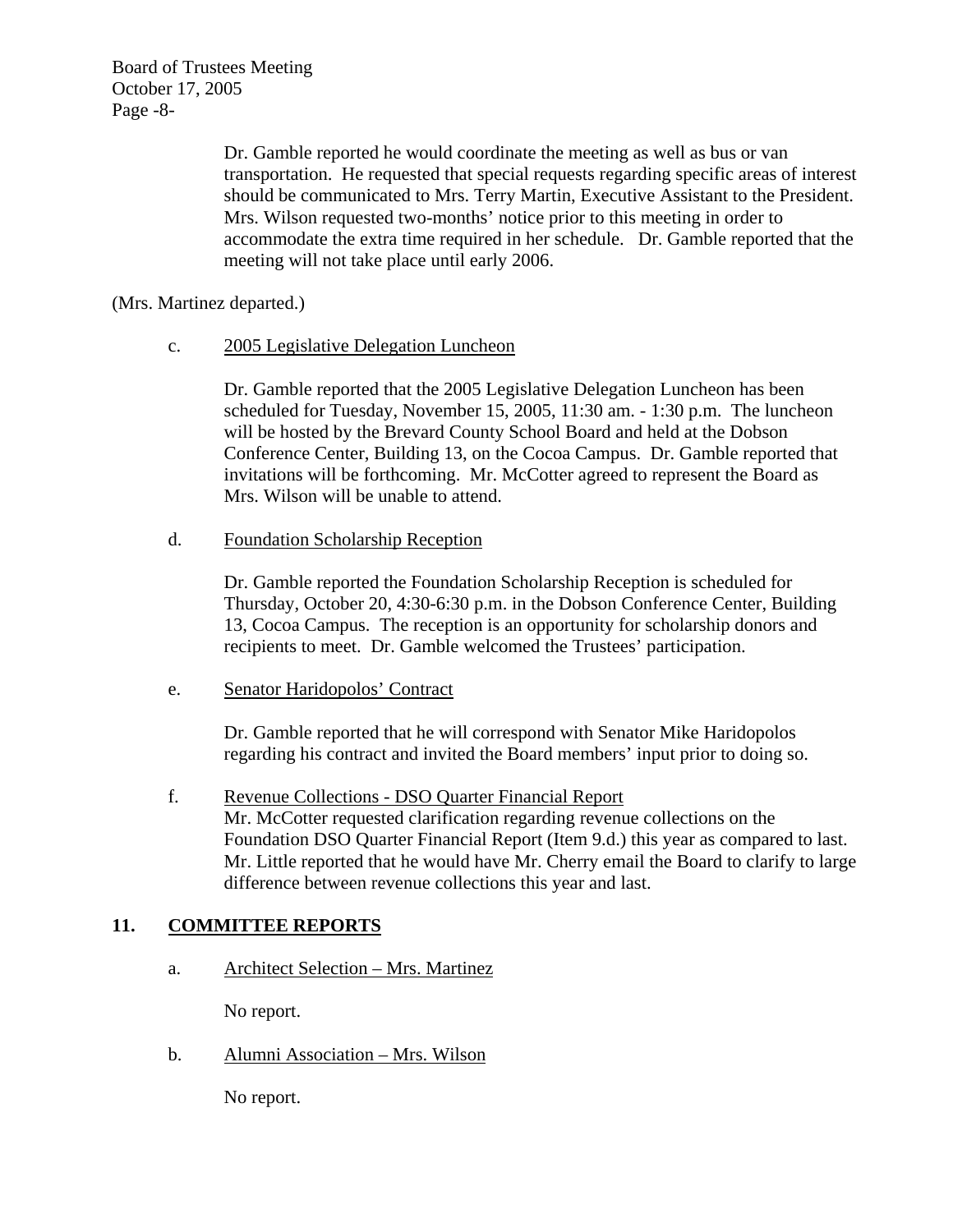Board of Trustees Meeting October 17, 2005 Page -9-

c. BCC Foundation – Mr. Theriac

No report.

d. Cocoa Village Playhouse – Mr. McCotter

No report.

e. Insurance Committee – Mrs. Martinez

No report.

f. King Center for the Performing Arts – Mr. Handley

Mr. Handley reported the majority of the planned renovations were successfully completed prior to the September 28 opening show at the King Center. He stated the balcony refurbishment is impressive now providing unhindered view and sound to those in balcony seating.

Mr. Handley also reported that the Dr. Maxwell King was recently honored at the King Center by the placement of the "Wall of Honor," which displays the numerous awards and mementos he accumulated over the 30 years of service to the college. He reported the reception was well attended and Dr. King was pleased with the honor.

g. Planetarium – Mr. Handley

No report.

## **12. ADJOURNMENT:**

There being no further business to come before the Board, the meeting adjourned at 5:45 p.m.

 $A$ PPROVED $C$ . R. Mc

 **Chair, District Board of Trustees** 

 **ATTESTED: \_\_\_\_\_\_\_\_\_\_\_\_\_\_\_\_\_\_\_\_\_\_\_\_\_\_\_\_\_\_\_\_\_\_\_\_\_\_** 

 **Secretary, District Board of Trustees**